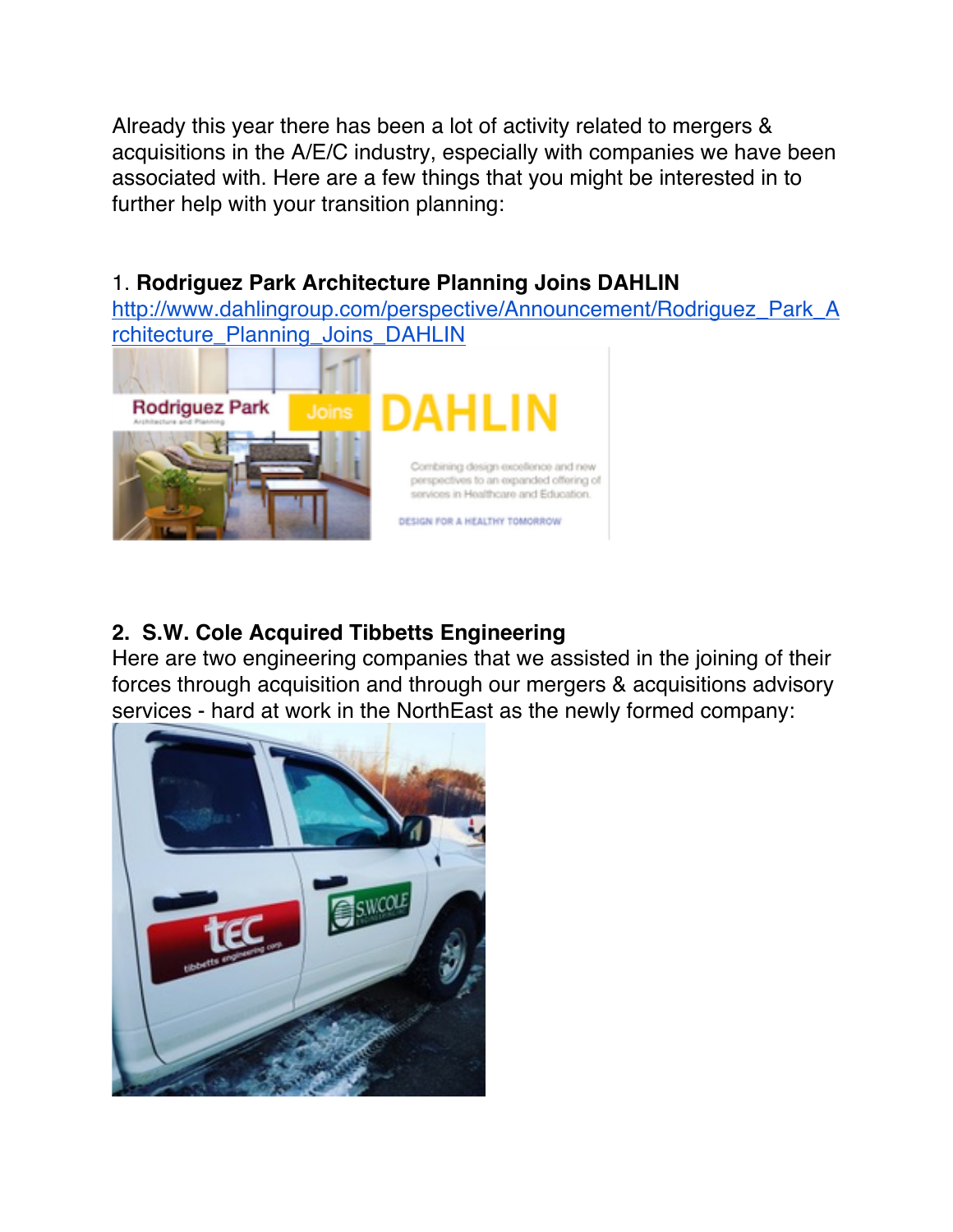## 3. **ARTICLE - A/E/C Mergers & Acquisitions Trends – 2018 and Beyond**

Right now, the market is good for acquisitions. Firms are performing better than the past. Firms are making more money. They therefore have cash to spend. Firms need people and are now more in a position to implement their growth strategies. As long as the economy cooperates and as long as private client budgets, governmental and municipality budgets and educational budgets are intact and even on the rise, this level of business activity will continue and the mergers and acquisitions market will continue to be good.

More here at : http://stonemillpartners.com/wpcontent/uploads/2015/12/Article-Trends-2018-AEC-Markets.pdf

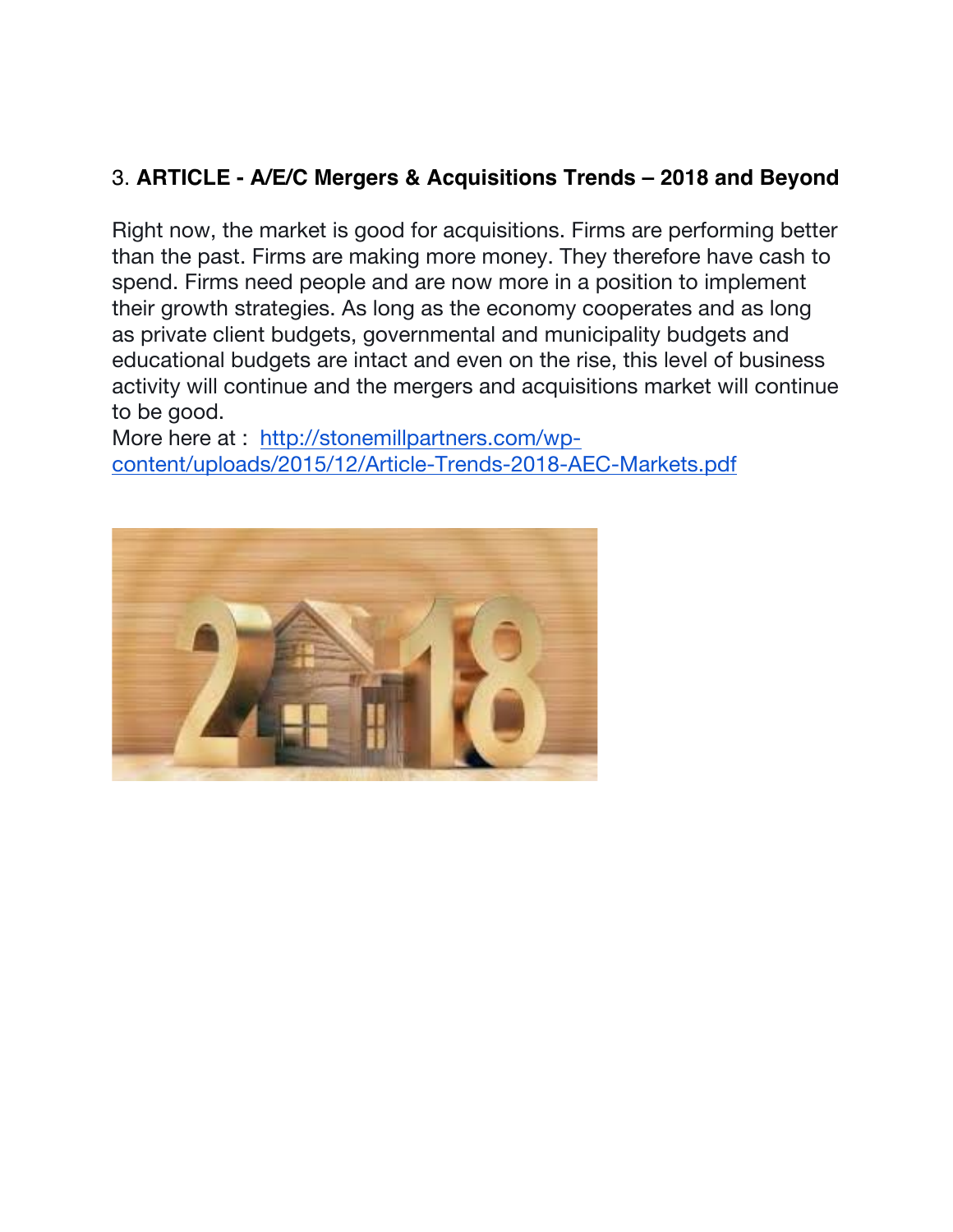4. Buyers Representation - Although most of our work represents sellers of A/E/C firms, here is one of example where we represented the buyer:

ATI, Inc. is pleased to announce the acquisition of Colimore Architects, Inc.:



For more information or market updates, contact us. Thanks, Al.

Al Lautenslager Managing Partner Stonemill Partners, Inc. 5200 Dallas Highway Suite 200-110 Powder Springs, Georgia 30127 Ph: 630-740-1397

www.stonemillpartners.com

Please Visit our Facebook Page and click the LIKE button. There is information related to the industry, markets, business transition and more that can help you in the management of your firm. We just posted a good